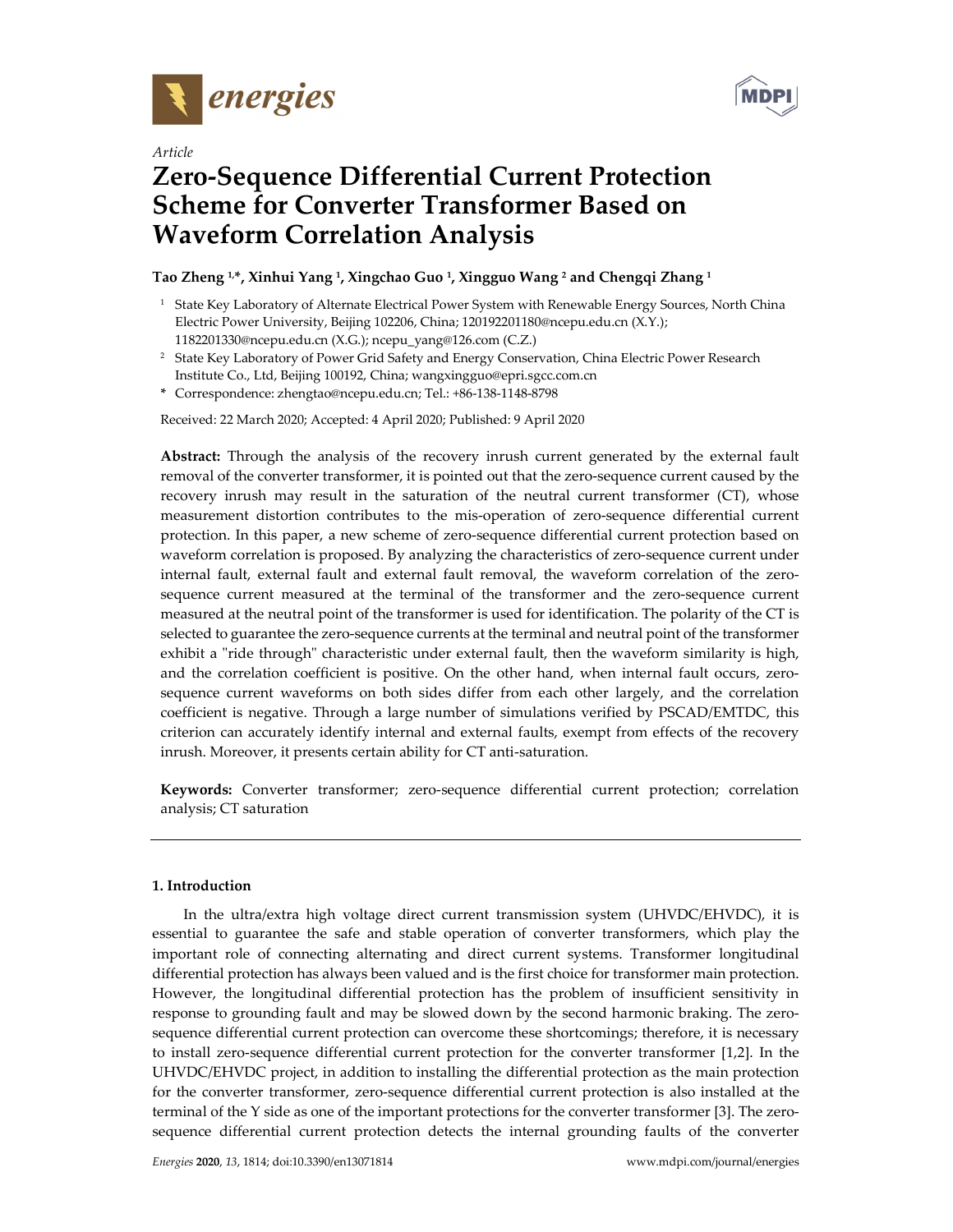transformer by means of the difference between the zero-sequence currents at the terminal and the neutral point as the operating current. Zero-sequence differential current protection has strong resistance to inrush current and high accuracy [3], it is required to be reliable, locked under noninternal faults. However, due to the saturation characteristic of the transformer core, during the external fault and the voltage recovery after the external fault is removed, large fault current or recovery inrush current flows through the winding side and the neutral point of the transformer. Because of the differences between the current transform (CT) model parameters of the two sides in the zero-sequence differential current protection, there may be a phenomenon of CT saturation on one side influenced by the non-periodic component with large fault current, generating a false differential current which leads to the mis-operation of the protection. There have been many misoperations caused by the recovery inrush current relating to the fault removal in recent years [4,5].

At present, little research pays attention to the operating characteristics of the zero-sequence differential current protection for the converter transformer, they mainly focused on conventional transformers in alternating current (AC) systems [1,6]. On the basis of the zero-sequence differential current protection for conventional AC transformers, some scholars have come up with some improved measures. A new scheme of zero-sequence differential current protection with variable characteristics was put forward to solve the shortcomings of single action in conventional protection in References [7,8] and proposed to solve the sensitivity problem of the zero-sequence differential current protection by optimizing the proportional criterion. Reference [2] raised the idea to improve the reliability and sensitivity of the protection by zero-sequence current automatic compensation. Reference [9] analyzed and pointed out that the removal of the external faults of the converter transformer may bring about the transient saturation of the CT caused by recovery inrush, which brings the risk of mis-operation to the transformer zero-sequence differential current protection, thus affecting the safe operation of the DC transmission project. In Reference [10], Hausdorff's distance algorithm is used as an auxiliary criterion for zero-sequence differential current protection of the converter transformer, which can resist recovery inrush current well. However, it fails to analyze the situation that external faults persist and internal faults cause CT saturation, probably leading to misjudgment. As for the mis-operation problem exposed in zero-sequence differential current protection for conventional AC systems, considering that the AC and DC field lines of ultra-high voltage converter station are complex and the electromagnetic environment is more sophisticated, it can be inferred that the zero-sequence differential current protection for ultra-high voltage converter transformers faces the same or even higher mis-operation risk. Therefore, it is necessary to analyze the influence of recovery inrush current caused by fault removal on zero-sequence differential current protection, and put forward appropriate schemes to improve the reliability of zero-sequence differential current protection and avoid the occurrence of mis-operation.

In this paper, a zero-sequence differential current protection criterion based on the waveform correlation principle is proposed, with adaptive braking characteristic referring to the waveform correlation information of the zero-sequence currents at the terminal and the neutral point of the transformer. The new criterion can effectively solve the problem of the false differential current caused by external fault and its removal accompanied by CT saturation on one side, also can operate reliably in case of internal fault. It is not affected by the recovery inrush current, and has certain ability of CT anti-saturation. The proposed protection criterion will improve the reliability of zero-sequence differential current protection, power systems computer aided design/ electromagnetic transients including the DC (PSCAD/EMTDC) simulation experiment verifies the validity of the new criterion.

#### **2. Principle of Zero-Sequence Differential Current Protection for Converter Transformer**

The composition of the zero-sequence differential current protection of the converter transformer is shown in Figure 1. Zero-sequence differential current protection detects the internal grounding fault of the transformer through the difference between the zero-sequence currents at the terminal and the neutral point of the transformer. The phasor sum of terminal currents is three times the zero-sequence current, which is called terminal zero-sequence current  $3\dot{I}_{\text{self}}$ . The current at the neutral point is also three times the zero-sequence current, which is called neutral point zero-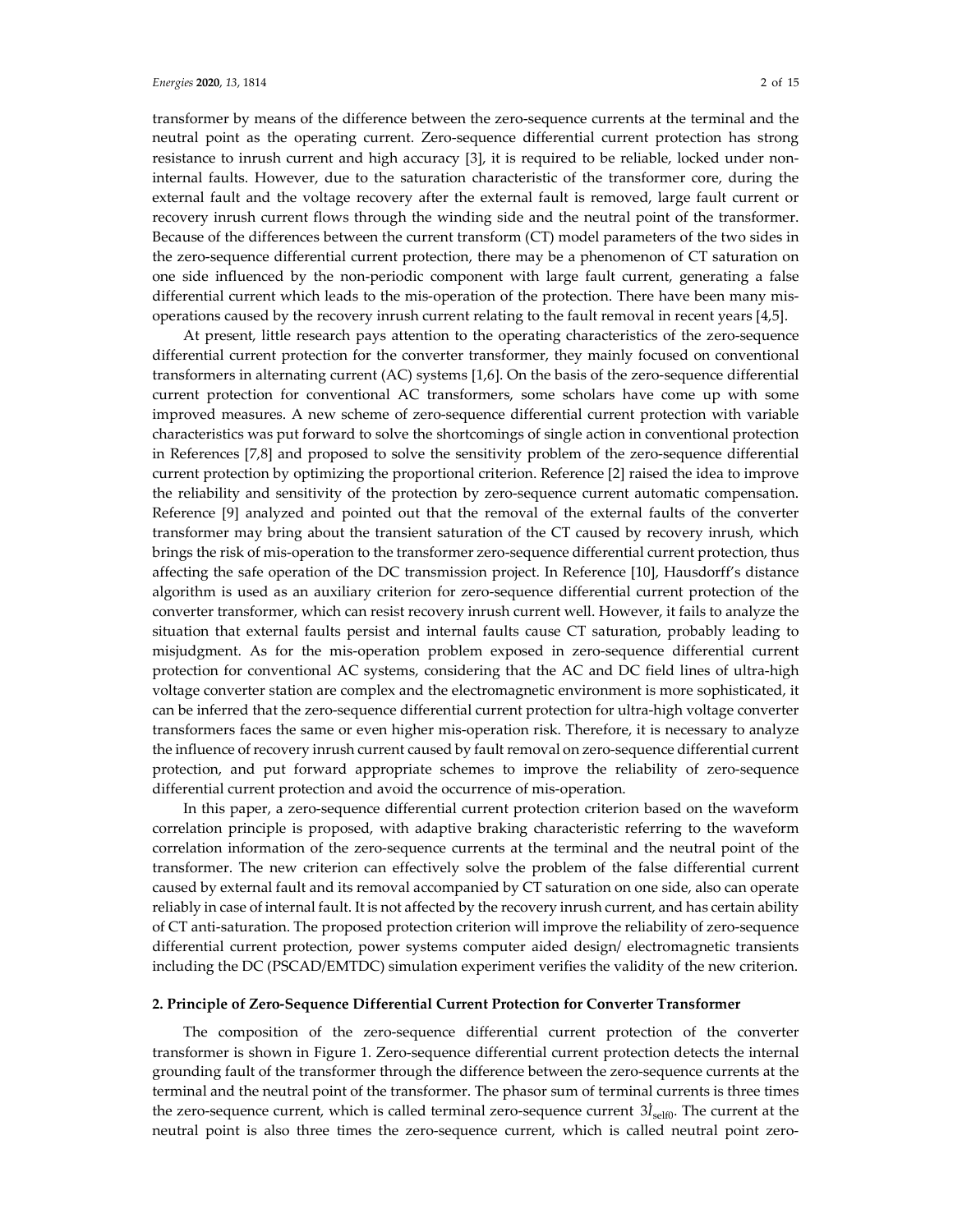sequence current  $3\dot{I}_{\text{n}0}$ . Positive directions of currents on both sides are shown in Figure 1. Under normal working conditions, due to the three-phase symmetry of the system, three times zerosequence current flow through the neutral point  $3\dot{I}_{n0}$  = 0. The sum of three-phase current flowing into the protection equipment is  $3\dot{I}_{\text{self0}} = \dot{I}_A + \dot{I}_B + \dot{I}_C = 0$ , then  $3\dot{I}_{\text{self0}} = 3\dot{I}_{n0} = 0$ . When there is an internal 1 fault in the system (Fault F<sub>1</sub> in Figure 1), zero-sequence differential current is large enough to make the protection take action reliably. When external fault occurs in the system (Fault F<sub>2</sub> in Figure 1), although  $3\dot{I}_{\rm self0}$  and  $3\dot{I}_{\rm n0}$  are no longer equal to zero,  $|3\dot{I}_{\rm self0}| = |3\dot{I}_{\rm n0}|$  is still true and the zerosequence differential current protection will not operate. The operation criterion for zero-sequence differential current protection is:

$$
I_{\rm op} > I_{\rm op.0}
$$
\n<sup>(1)</sup>

In Equation (1),  $I_{op} = |3I_{self0} - 3I_{n0}|$ , where  $I_{op,0}$  is the operating current of the zero-sequence differential current protection for the transformer. Generally, it is set as 0.3 times the rated current of the grounding winding of the converter, that is  $I_{op,0} = 0.3$  p.u.



**Figure 1.** Schematic wiring diagram of zero-sequence differential current protection for the converter transformer.

## **3. Impact of Recovery Inrush Current on the Zero-sequence Differential Current Protection**

#### *3.1. The Mechanism of Recovery Inrush Current of Fault on the Converter Transformer*

For a general single-phase transformer, a T-type equivalent circuit can be used to simulate its transient mathematical model [11]. The T-type equivalent circuit of the transformer is shown in Figure 2.



**Figure 2.** Transformer T-type equivalent circuit.

In Figure 2, *R*<sup>1</sup> and *L*<sup>1</sup> represent the resistance and leakage inductance of the primary side, *R*<sup>2</sup> and *L*<sup>2</sup> represent the resistance and leakage inductance of the secondary side, *R*<sup>m</sup> and *L*<sup>m</sup> represent the excitation resistance and excitation inductance of the excitation branch, *R*L and *L*<sup>L</sup> represent the load resistance and load inductance, *u* represents the terminal voltage of the transformer,  $u<sub>m</sub>$  is the excitation voltage; *i*1, *i*2 and *i*<sup>m</sup> are the primary side current, secondary side current and excitation current respectively.

According to the transformer mathematical model, the relationship between the excitation potential *u*<sup>m</sup> and terminal voltage *u* is: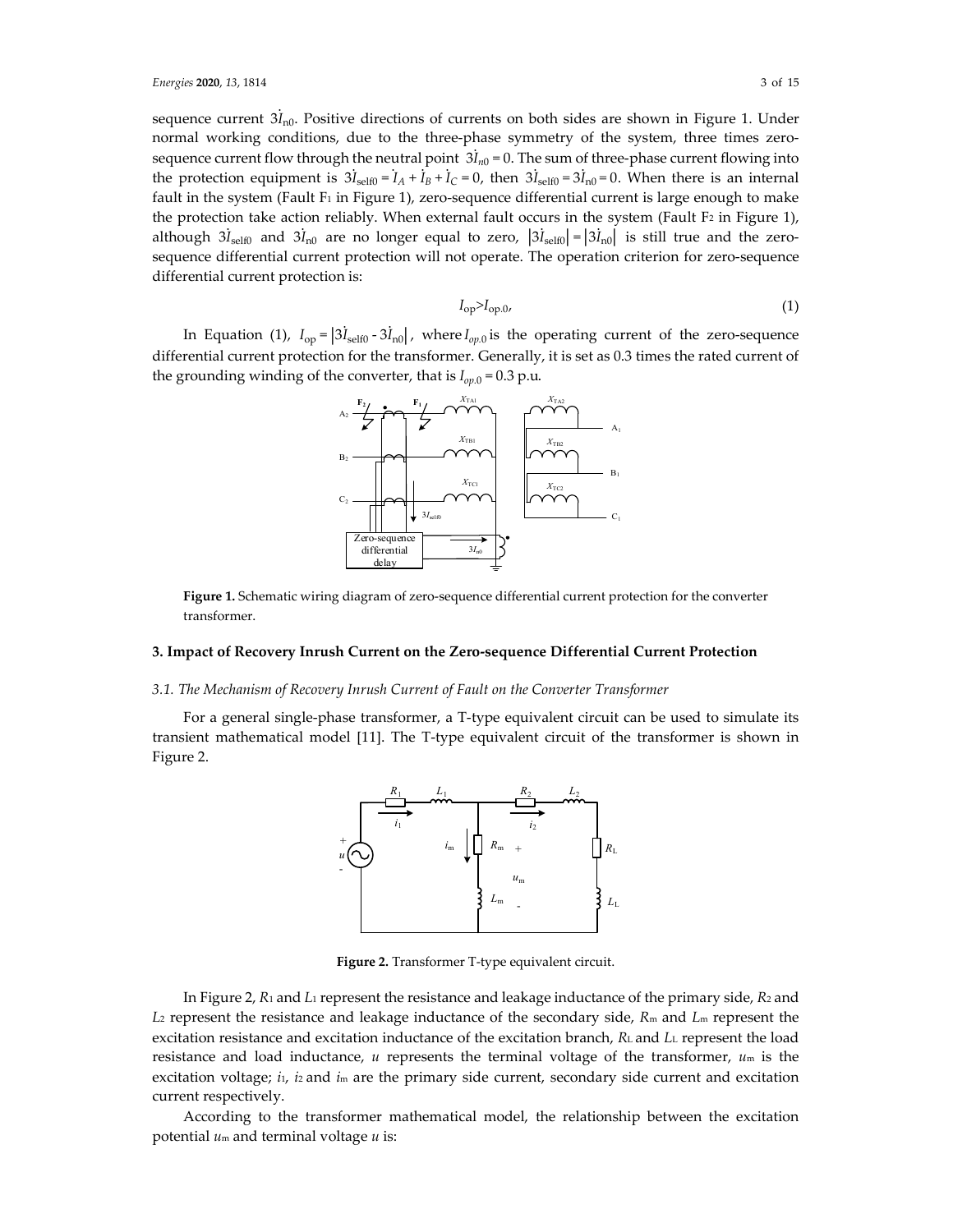$$
u = R_1 i_1 + (R_2 + R_L) i_2 + L_1 \frac{di_1}{dt} + (L_2 + L_L) \frac{di_2}{dt},
$$
\n(2)

$$
u_{\rm m} = u - R_1 i_1 - L_1 \frac{di_1}{dt'},
$$
\n(3)

Let the source potential be  $u(t) = \sqrt{2}U\cos(\omega t + \theta)$ . Under normal operation, the resistance and inductance of the primary side of the transformer are so small compared with the secondary side that it can be ignored. At this time, the potential *u*<sup>m</sup> of the excitation branch and the source can be considered as equal. Then the core flux of the transformer is:

$$
\psi(t) = \psi_{\text{m}} \sin(\omega t + \theta),\tag{4}
$$

where  $\psi_m = \frac{\sqrt{2}U}{\omega}$ . Let the transformer external fault occurs at  $t = 0$ , secondary resistance and inductance suddenly change to *R*2k and *L*2k. Excitation current becomes small and can be ignored as well. Let  $m = \frac{|R_{2k} + jX_{2k}|}{|R_k + jX_k|}$  represent the severity of the external fault,  $R_k = R_1 + R_{2k}$ ,  $X_k =$  $X_1 + X_{2k} = \omega(L_1 + L_{2k})$ . Neglecting the influence of the primary side impedance, the potential of the excitation branch can be expressed as:

$$
mu(t) \approx mu = \sqrt{2}mU\cos(\omega t + \theta),
$$
\n(5)

When the fault occurs, the core flux of the transformer will not change instantaneously. According to the Equation (4) and  $\psi(0) = \psi(0_+)$ , the core flux of the transformer can be written as:

$$
\psi(t) = m\psi_{\text{m}}\sin\left(\omega t + \theta\right) + (1 - m)\psi_{\text{m}}\sin\theta,\tag{6}
$$

If we suppose the fault is removed at  $t = \tau$ , secondary resistance and inductance immediately changes to  $R_2$  and  $L_2$ . When the fault cutting voltage is restored, primary impedance is small with respect to the secondary side, which means it can also be ignored. In this circumstance, the excitation branch potential *u*<sup>m</sup> can be considered as approximately equal to the source potential *u* again. Regarding Equation (4) and  $\psi(0) = \psi(0_+)$ , the magnetic flux of the transformer core is:

$$
\psi(t) \approx \psi_{\rm m} \sin(\omega t + \theta) + \psi_{1,\rm p}, t > \tau,
$$
\n(7)

The equation  $\psi_{1,p} = (1 - m)\psi_m(\sin \theta - \sin(\tau \omega + \theta))$  is called transformer bias, which causes the recovery inrush. In addition, the cutting angle and recovery angle also have a great impact on the amplitude of the magnetic bias, thus affects the severity of the recovery inrush current.

Figure 3 shows the flux change of the converter's Y-type winding under external fault removal; the fault occurs at 1.0 s. The blue, red, and yellow lines in the figure represent the three-phase flux curves of phase A, B and C, respectively. It can be seen that the three-phase flux is affected by different cutting angles, they all have saturation phenomenon with different degrees. As a result, there will be an inrush in the process. Figure 4 shows the excitation current of the transformer, the blue, red and yellow lines represent the three-phase excitation current curves of phase A, B and C, respectively. It is apparent that in the voltage recovery process after fault removal, inrush occurs in all three phases and the inrush characteristics of each phase are different.



**Figure 3.** Flux of the converter transformer under external fault removal.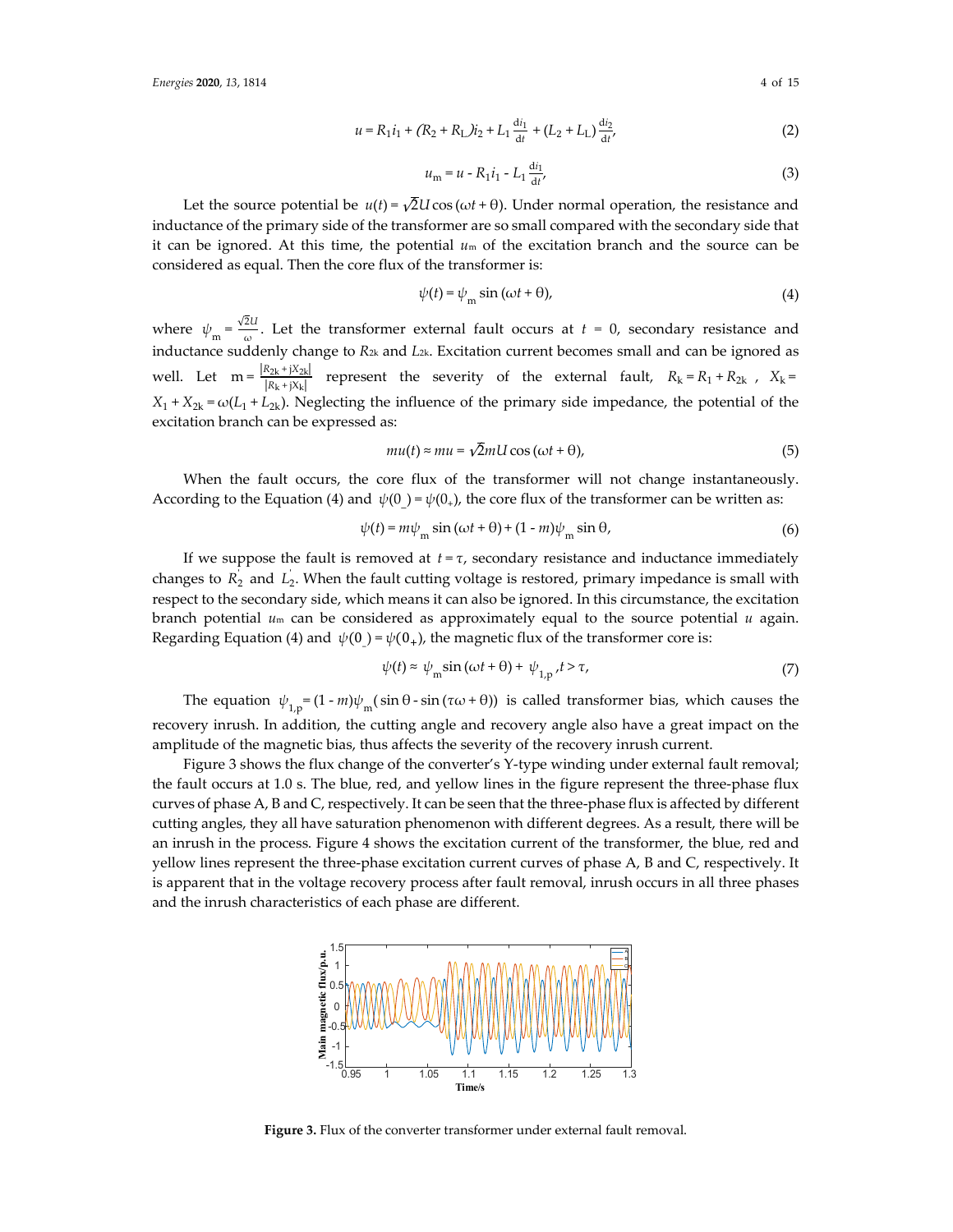

**Figure 4.** Field current of the converter transformer under external fault removal.

#### *3.2. Effect of CT Saturation Caused by Recovery Inrush in Zero-Sequence Differential Current Protection*

Because most of the converter transformers are composed of three independent single-phase transformers, the three-phase magnetic circuit will not affect each other in the process of fault and fault removal. When it comes to a three-phase group transformer, the phase angles between three phase voltages vary by 120°. Even if the fault occurs at the same time, the fault angles and cutting angles of each phase are different. According to the analysis of magnetic linkage in section 3.1, saturation degree of the three-phase iron cores are not consistent, so that corresponding inrush current characteristics of each phase are different. The amplitude of zero-sequence current obviously increased after the superposition of three phase currents, accompanied by the appearance of a DC component and high-order harmonic.

Figure 5 shows the change of the zero-sequence current at the neutral point when external fault occurs and after it has been removed. The fault occurs during 1.00–1.05 s. There is also a small zerosequence current in normal operation mode. In this case, zero-sequence current at the neutral point is symmetric with respect to time axis, having no effect on the transfer characteristics of CT. However, when the fault is removed, the amplitude of zero-sequence current rises up significantly. In the meantime, an asymmetric biasing phenomenon of positive and negative halves is generated, which may contribute to CT saturation and interfere with its normal transmission.



**Figure 5.** Zero-sequence current waveform at the neutral point under external fault.

In order to analyze the mechanism of the distortion in zero-sequence current measurement at the neutral point, it is necessary to study the transfer characteristic of CT. In this paper, the J-A transformer model in PSCAD/EMTDC is adopted for analysis. In the J-A transformer model, parameters are mainly used to simulate different excitation curve trajectories, the expression for excitation current *i*<sup>m</sup> relating to the saturation of the transformer is [12]:

$$
\frac{di_m}{dt} = \frac{l\left[R(i_2 - i_m) + L_{\sigma} \frac{di_2}{dt}\right]}{\mu_0 N^2 A \left(1 + \frac{dM}{dH}\right) + lL_{\sigma'}}\tag{8}
$$

In Equation (8), *l* is the equivalent flux length of the transformer core; *i*<sup>m</sup> is the excitation current of the transformer; *i*<sup>2</sup> is the secondary current of the transformer; *R* is the load on the secondary (including the line loss on the winding), and  $L_{\sigma}$  is the leakage inductance of the winding;  $\mu_0$  is the magnetic permeability under vacuum; *A* is the equivalent cross-sectional area of the CT core; *N* is the number of turns of CT secondary winding; *M* is magnetization and *H* is the magnetic field intensity.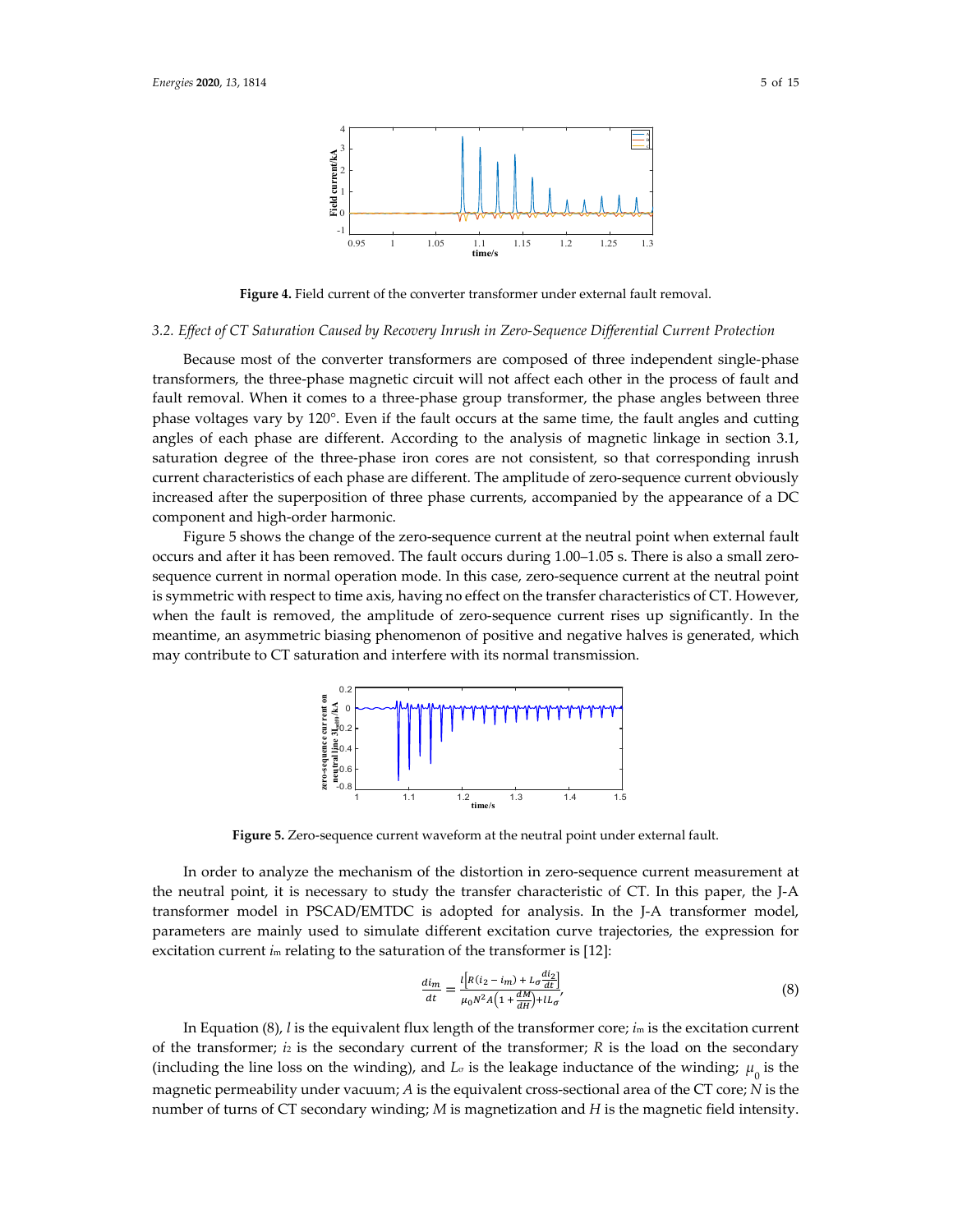Due to the fact that three-phase currents of the converter are symmetric under normal operation, zero-sequence current is very small, and the anti-saturation ability of the CT at the neutral point is generally inferior to CT at the terminal. When there is an aperiodic component in the zero-sequence current, the remanence accumulation of the core may cause CT flux bias, which may further lead to CT saturation [13]. For zero-sequence differential current protection, it has high sensitivity but is not equipped with second harmonic braking. The transmission error caused by CT saturation at the neutral point may bring the risk of mis-operation.

Figure 6 shows the magnetic induction intensity of CT core at the neutral point before and after the fault. It is shown that after fault removal, the remanence accumulation of the iron core leads to the bias of CT flux, which seriously affects the normal transmission of CT and thus influences the operational reliability of zero-sequence differential current protection.



**Figure 6.** Magnetic induction intensity of iron core at the neutral point CT after fault removal.

## **4. A New Principle of Zero-Sequence Differential Current Protection Based on Waveform Correlation Analysis**

## *4.1. The Basic Principle of Waveform Correlation*

Correlation analysis is mainly used to study the degree of similarity or dependence between two signals, so as to achieve the detection, identification and extraction of signals [14]. Assuming that the two zero-sequence current sequences in a certain period of time are  $x(n)$  and  $y(n)$ ,  $r_{ab}$  is defined as the correlation coefficient of *x(n)* and *y(n)*:

$$
r_{ab} = \frac{\sum_{n=0}^{k} cov(x, y)}{\sum_{n=0}^{k} \sqrt{Var(x)Var(y)}}\tag{9}
$$

In Equation (9),  $cov(x,y)$  is the covariance of  $x(n)$  and  $y(n)$ ,  $Var(x)$  and  $Var(y)$  are the variances of *x(n)* and *y(n)*. According to Schwartz's inequality [14], the correlation coefficient of two signals  $|r_{ab}| \leq 1$ .  $r_{ab}$  can reflect the correlation degree of amplitudes and phases angle between two current signals: the larger the  $r_{ab}$  is, the more similar the two waveforms are. When the amplitudes of two current signals are proportional with the same phase, the correlation coefficient  $r_{ab} = 1$ , which is a strong positive correlation. When the amplitudes are proportional while their phases are opposite, the correlation coefficient  $r_{ab} = -1$ , which means a strong negative correlation. When their amplitudes are not proportional,  $-1 < r_{ab} < 1$ , representing a weak relation.

Figure 7 and Figure 8 show the waveforms of zero-sequent currents *x(n)* and *y(n)* under external (excluding CT saturation) and internal fault (excluding CT saturation). *x(n)* is zero-sequence current at the terminal of the transformer and  $y(n)$  is zero-sequence current at the neutral point of the transformer. Learning from these two figures, under normal circumstances, *x(n)* and *y(n)* are periodic functions with a period of 2π. When there is an external fault, the amplitudes of *x(n)* and *y(n)* waveforms are proportional and have the same phase, so that the correlation coefficient  $r_{ab}$  is 1. When internal fault occurs, the amplitudes of  $x(n)$  and  $y(n)$  waveforms are proportional but the phases are opposite, the correlation coefficient *r*ab is −1. Therefore, the magnitude of correlation degree can clearly distinguish internal and external fault of the zero-sequence differential current protection.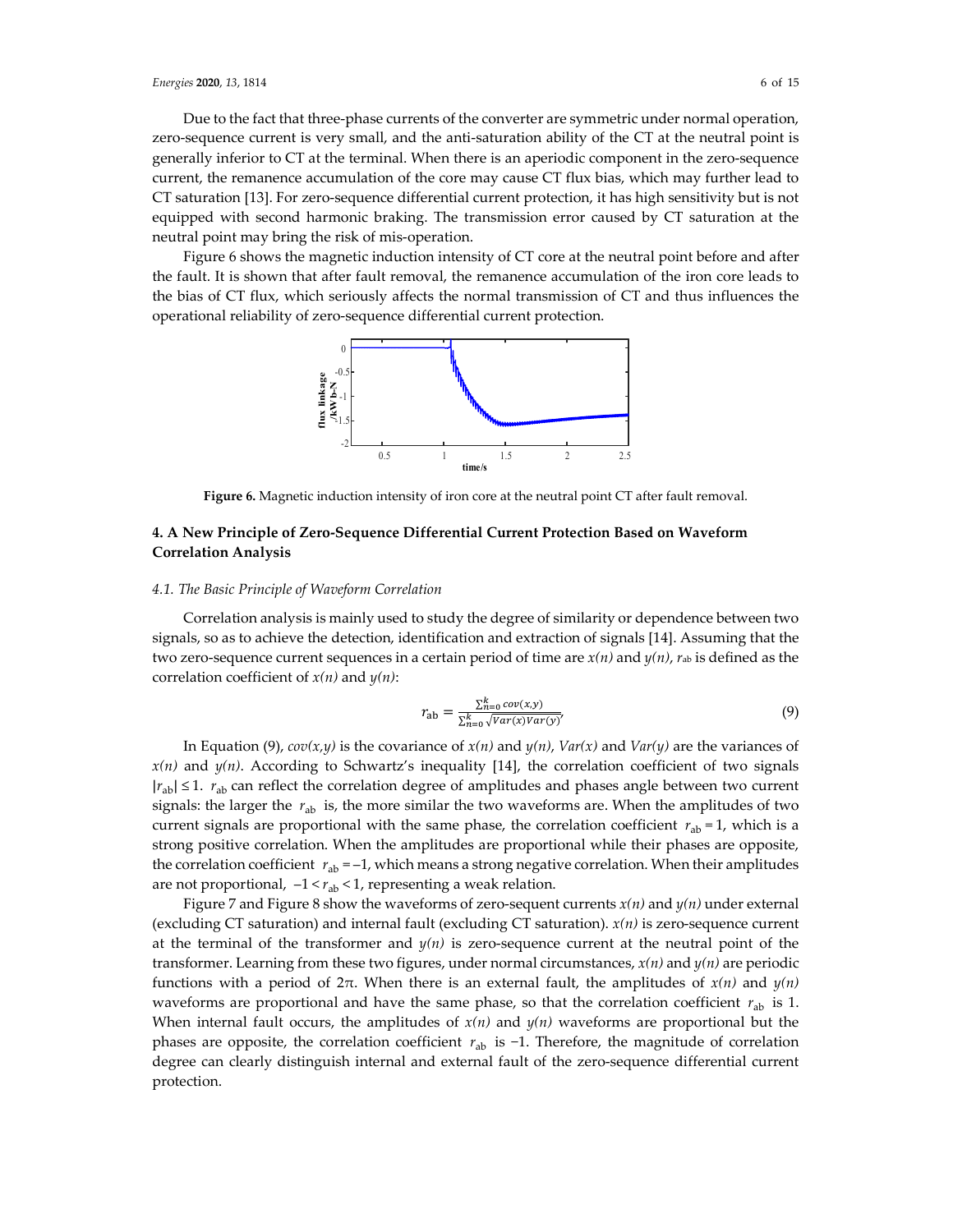

**Figure 7.** Waveforms of zero-sequent currents under external fault (excluding CT saturation).



**Figure 8.** Waveforms of zero-sequent currents under internal fault (excluding CT saturation).

# *4.2. A New Criterion for Zero-Sequence Differential Current Protection Based on Waveform Correlation Analysis*

According to the analysis in section 4.1, correlation analysis plays a role of amplifying the difference between signals, specifically the difference between the waveforms of two signals. To be exact, the larger the correlation coefficient is, the stronger the correlation is, vice versa. Based on the UHVDC transmission model, the sampling values  $3\dot{I}_{\text{self}}$  and  $3\dot{I}_{\text{n}0}$  on both sides of the converter zero-sequence differential current protection are used to construct the following two current discrete signals [15]:

$$
\begin{cases} x(n) = 3i_{\text{self0}}(n) \\ y(n) = 3i_{\text{n0}}(n) \end{cases} \tag{10}
$$

In Equation (10),  $x(n)$  and  $y(n)$  are virtual current signals;  $3\dot{I}_{\text{self0}}$  is the sampling value of zerosequence current at the terminal;  $\vec{3}l_{\mathrm{n}0}$  is the sampling value of zero-sequence current at neutral point; *T* is the sampling interval.

After obtaining the discrete signals of currents on both sides, the correlation coefficient  $r_{ab}$  is calculated according to Equation (9). When external fault occurs, the waveform amplitudes of zerosequence currents on both sides of the protection are exactly the same and the difference of phase angles is nearly 0. It is a strong positive correlation and the correlation coefficient is 1. When the internal fault occurs, the waveforms of zero-sequence currents on both sides have little similarity and the difference of phase angles is close to 180°, which is a strong negative correlation and the correlation coefficient is close to −1. In order to distinguish internal and external faults, action threshold is set  $r_{ab. set} = R_{set}$ . The improved criterion for zero-sequence differential current protection is shown in Equation (11):

$$
\begin{cases}\nI_{op} > I_{op,0} \\
r_{ab}(i_{\text{self0}}, i_{\text{n0}}) < r_{ab \text{. set}} = R_{\text{set}}'\n\end{cases} \tag{11}
$$

In the equation,  $r_{ab. set}$  is the action threshold of correlation coefficient and its action value  $R_{set}$ is given with respect to the verification of actual parameters of ±800 kV UHVDC transmission model.  $r_{ab}(i_{self0}, i_{n0})$  is the correlation coefficient of zero-sequence currents on the two sides. Moreover,  $I_{op}$ = $|3I_{self0} - 3I_{n0}|$ ,  $I_{op,0}$  is the operating current of the converter zero-sequence differential current protection, whose value is 0.3 times the rated current of the converter grounding winding [16,17], expressed as  $I_{\text{op.0}} = 0.3 \text{ p.u.}$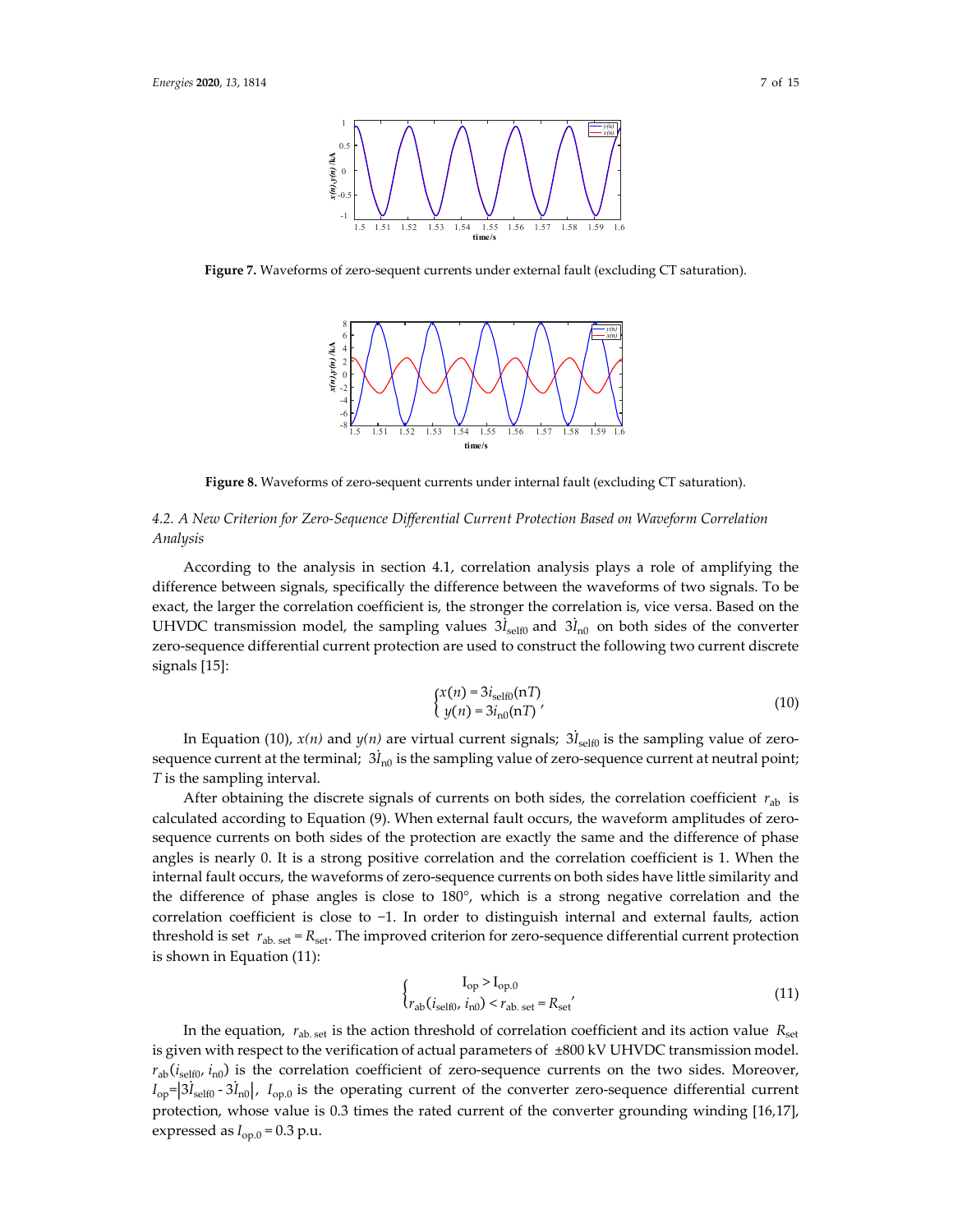## **5. The Simulation Analysis**

Converter transformer T1 on the rectification side in the ±800 kV UHVDC transmission model was taken as the study object, as shown in Figure 9. Zero-sequence differential current protection measures  $i_{\text{self0}}$  and  $i_{\text{n0}}$  on the Y0 winding side of converter. Relevant parameters of the simulation model are listed in Table 1 [18–20].

Validity of the new criterion in different typical fault scenarios is verified by analyzing the ±800 kV UHVDC transmission model. For convenience of analysis, the neutral point CT uses a J-A model with a good saturation characteristic in PSCAD [21–25]. The total simulation duration is set to be 2.0 s and the current sampling rate is set to be 4 kHz. The window length of the identification criterion is selected as 20 ms. The calculation sequence of the correlation coefficient  $r_{ab}$  is obtained through the passage of the time window.



**Figure 9.** Schematic diagram of the UHV bipolar 12-pulse converter unit.

|  |  |  |  |  | Table 1. Simulation model parameters. |
|--|--|--|--|--|---------------------------------------|
|--|--|--|--|--|---------------------------------------|

| <b>Parameters</b>                | Value   |  |
|----------------------------------|---------|--|
| Rated Capacity (MW)              | 760     |  |
| Rated Ratio (kV)                 | 525/170 |  |
| <b>Connection Method</b>         | Y0/Y    |  |
| Positive Sequence Linkage (p.u.) | 0.18    |  |
| Hollow Reactance (p.u.)          | 0.2     |  |
| Saturation Point (p.u.)          | 1.25    |  |
| Excitation Current (p.u.)        | $1\%$   |  |

*5.1. External Fault of Converter Transformer (Excluding CT Saturation)*

The established PSCAD/EMTDC model is used to simulate the situation of external fault of the converter transformer (excluding CT saturation). When the phase A external fault occurs at  $t = 1$  s, the waveforms of  $i_{\text{self}}$  and  $i_{\text{n0}}$  are detected by zero-sequence differential current protection as shown in Figure 10, noting that the blue line is  $i_{\text{self0}}$  and the red dotted line is  $i_{\text{n0}}$ . In Figure 11, the blue line is the calculation sequence of  $r_{ab}$  and the dotted line is the calculation value of  $r_{ab}$  under normal conditions. Since zero-sequence current is very small under normal conditions, zero-sequence differential current protection will not operate. The "1" here is false and does not refer to external fault.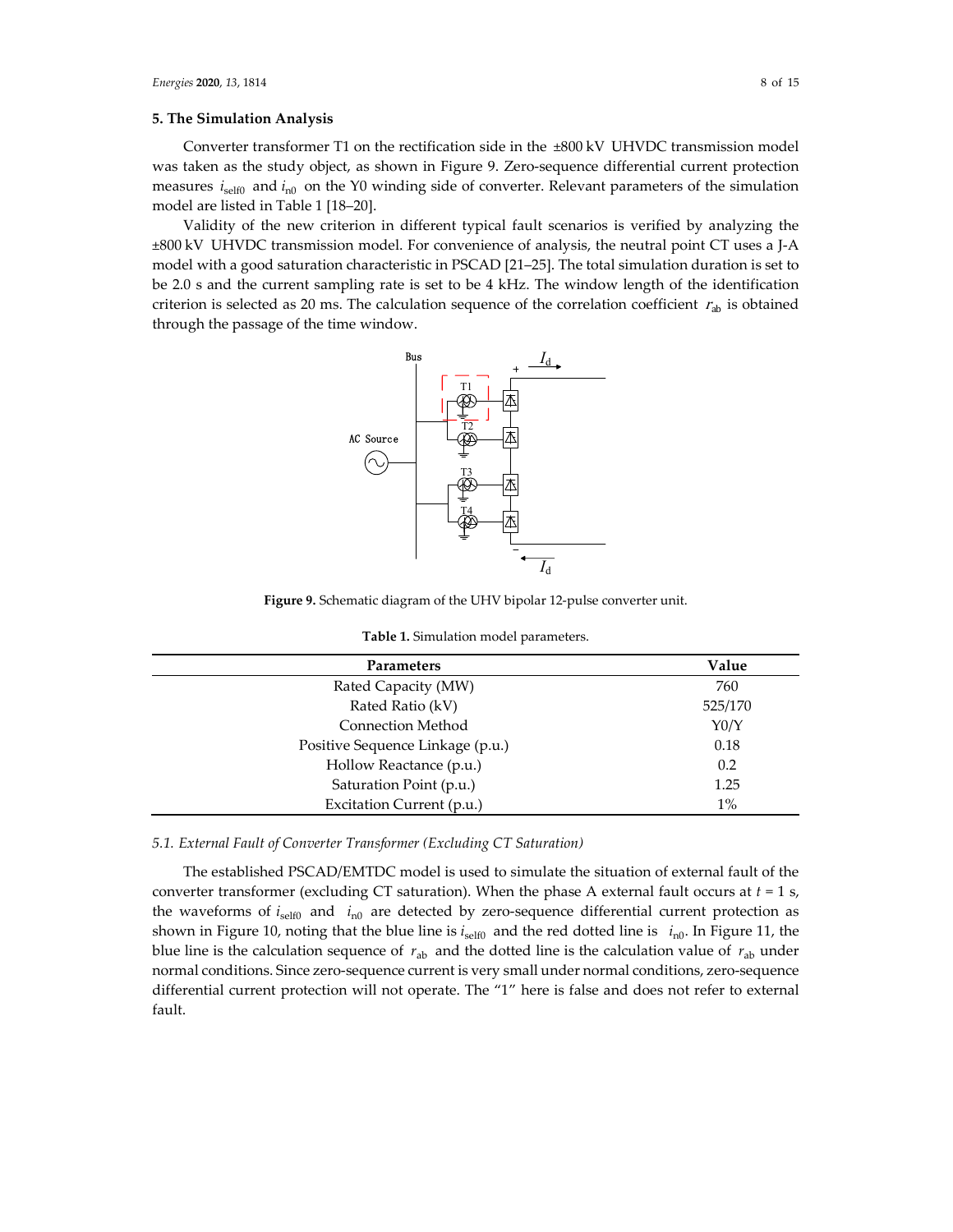

**Figure 10.**  $i_{\text{self0}}$  and  $i_{\text{n0}}$  waveforms under external fault (excluding CT saturation).



**Figure 11.** *r*ab calculation sequence under external fault (excluding CT saturation)**.**

It can be seen from Figure 10 and Figure 11 that when external fault occurs (excluding CT saturation), waveforms of two zero-sequence currents almost coincide completely with the same phase, which is strong positive correlation and is judged as an external fault. During the duration of the fault, the two current waveforms are consistent in general, as good as no difference in amplitude and phase. The amplitude of the zero-sequence differential current is close to 0, which is far lower than the action value of protection, so the protection can block reliably.

During the duration of the external fault, large zero-sequence current may give rise to the saturation of neutral point CT. The deterioration of CT transmission characteristic will result in a large zero-sequence differential current, leading to the mis-operation of traditional zero-sequence differential current protection. Such kind of working condition is verified below.

## *5.2. External Fault of Converter Transformer (Taking CT Saturation into Account)*

When the phase A external fault occurs at  $t = 1$  s with CT saturation, the zero-sequence differential current protection detects the waveforms of *i*self0 and in0 as shown in Figure 12. The meaning of each waveform and variable is the same as in section 5.1.

In regard to Figure 12a, the neutral point CT is saturated and  $i<sub>n0</sub>$  transmission is deformed after saturation. Here, zero-sequence current waveforms of two sides are weakly positively correlated. Figure 12b shows the waveform of zero-sequence differential current with CT saturation. Its amplitude is close to 0.49 p.u., which is larger than the action current 0.3 p.u., so traditional zerosequence differential current protection will mis-operate. Using the criterion proposed in this paper, the calculation result of correlation coefficient sequence  $r_{ab}$  for  $i_{set0}$  and  $i_{n0}$  is shown in Figure 13. The minimum value of  $r_{ab}$  is 0.96.

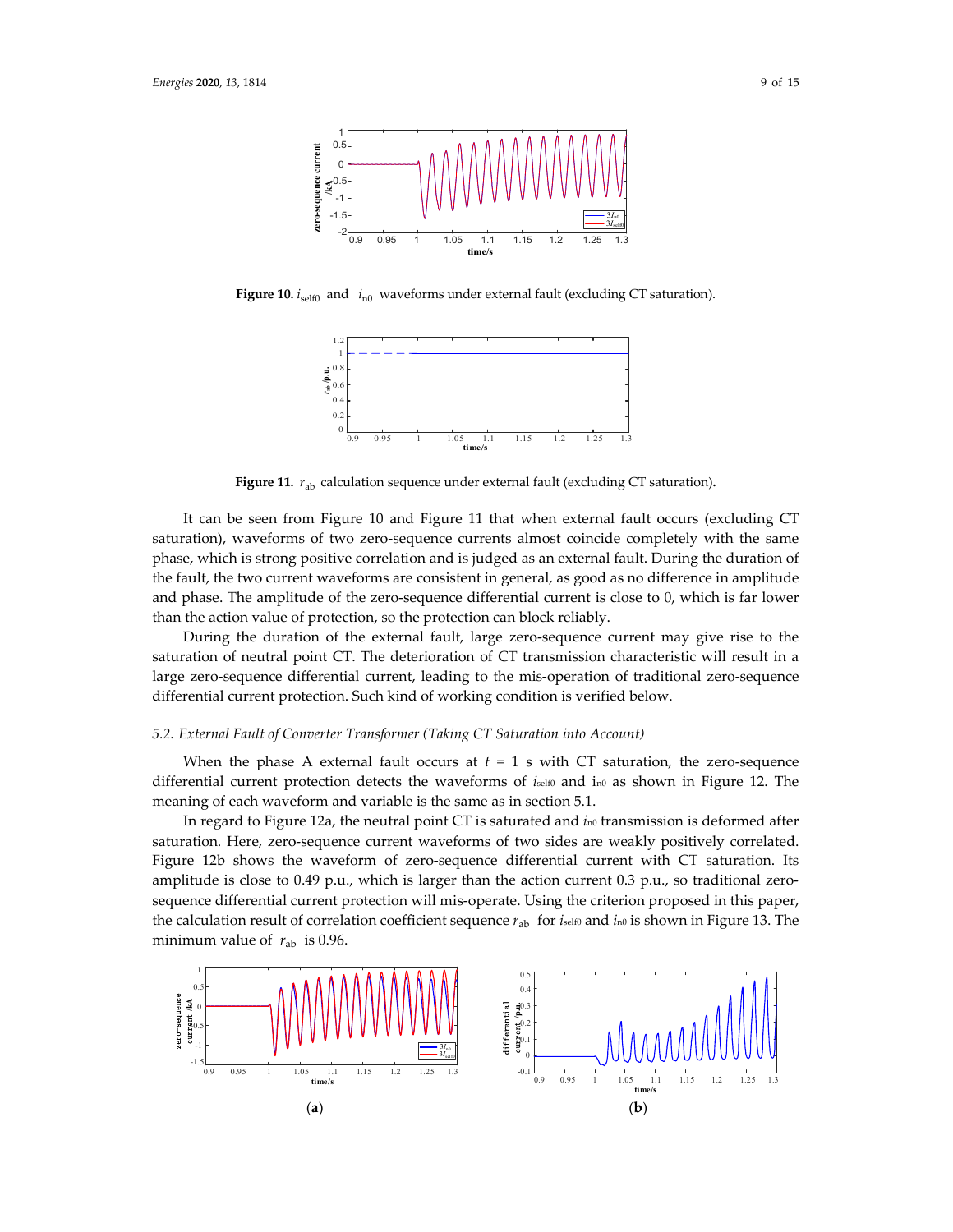



Figure 13.  $r_{ab}$  calculation sequence under external fault (taking CT saturation into account).

In addition to the protection mis-operation caused by CT saturation during the external fault, according to the analysis in section 3.2, neutral point CT accumulates a certain remanence during the external fault. After it is removed, the CT is affected by the recovery inrush current. The cumulative effect of remanence will cause the saturation of CT. Furthermore, the false differential current is generated after the removal of external fault, bringing about the mis-operation of the traditional zerosequence differential current protection. Therefore, the reliability of the new criterion for zerosequence differential current protection under such condition is verified below.

#### *5.3. Recovery Inrush Current (Taking CT Saturation into Account)*

Phase-A external grounding fault occurs at *t* = 1 s and is removed after 0.05 s. The waveforms of *i*self0 and *i*n0 detected by zero-sequence differential current protection are shown in Figure 14a.



Figure 14. Waveforms under recovery inrush current (taking CT saturation into account): (a) *iself0* and *i*n0; (**b**) zero-sequence differential current.

Considering the scenario when the recovery inrush current is more serious, three-phase flux of the converter transformer is seriously asymmetric. CT at the neutral point is affected by the recovery inrush current. As its magnetic bias accumulates continuously, CT gets saturated as a result. Zerosequence current is distorted after transmission and there is a little deviation in phase. False differential current is also generated. Figure 14b shows the waveform of zero-sequence differential current on condition that CT is saturated under recovery inrush current. Two waveforms are weakly positive correlated. It can be learned that after the fault is removed, since the CT at the neutral point is saturated, there will be false differential current in differential current protection with maximum amplitude being 0.51 p.u., which is higher than the protection action value. If no locking criterion is added, the zero-sequence differential protection will mis-operate. According to the criterion proposed in this paper, the calculation result of correlation coefficient sequence of *i*self0 and *i*n0 is shown in Figure 15, and the minimum value of  $r_{ab}$  is 0.57.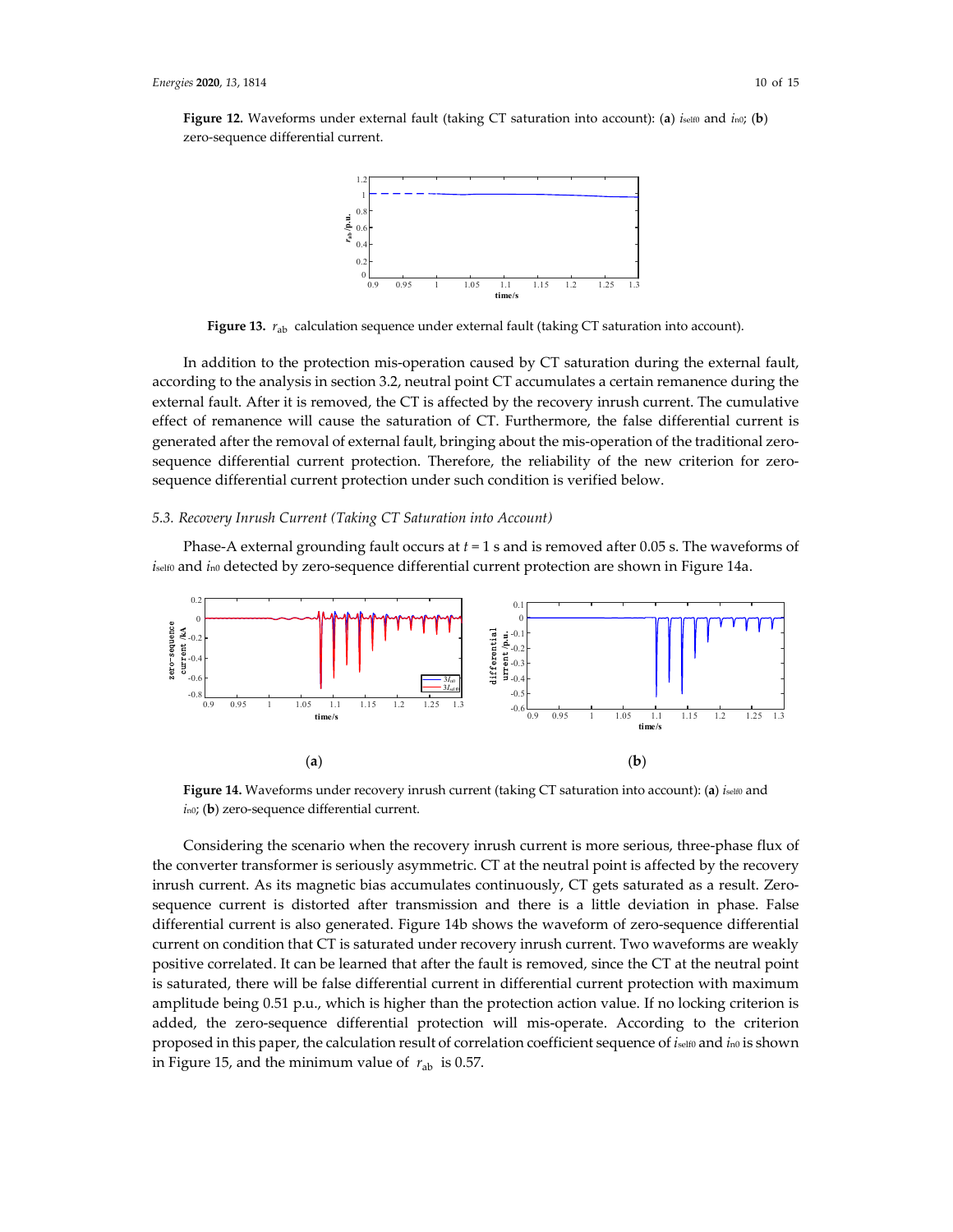

**Figure 15.** *r*ab calculation sequence under recovery inrush current (taking CT saturation into account).

### *5.4. Internal Fault of Converter Transformer (Excluding CT Saturation)*

The single-phase grounding fault occurs at  $t = 1$  s. The waveforms of *iself0* and *in0* detected by zerosequence differential protection are shown in Figure 16a.



**Figure 16.** Waveforms under internal fault (excluding CT saturation): (a)  $i_{\text{self}}$  and  $i_{\text{no}}$ ; (b) zero sequence differential current.

It can be seen that after the waveforms of the internal fault tend to be stable without CT saturation, the phases of *iself0* and *in0* are opposite. The differential current is shown in Figure 16b. The difference between amplitudes increases significantly, which is much higher than the protection action value. Calculating the correlation coefficient of zero-sequence currents on both sides, the calculation sequence of  $r_{ab}$  is shown in Figure 17. The amplitudes of two current waveforms are proportional and the phases are opposite, which is strongly opposite correlation. The minimum value of  $r_{ab}$  is -1.



Figure 17.  $r_{ab}$  calculation sequence under internal fault (excluding CT saturation).

The zero-sequence current changes at the moment when the fault occurs. Currents on both sides are almost the same before the fault occurs,  $r_{ab} = 1$ . However, the phase of zero-sequence current on the fault side is reversed, causing *r*ab changes to −1 within one cycle, which can accurately identify internal fault and external fault.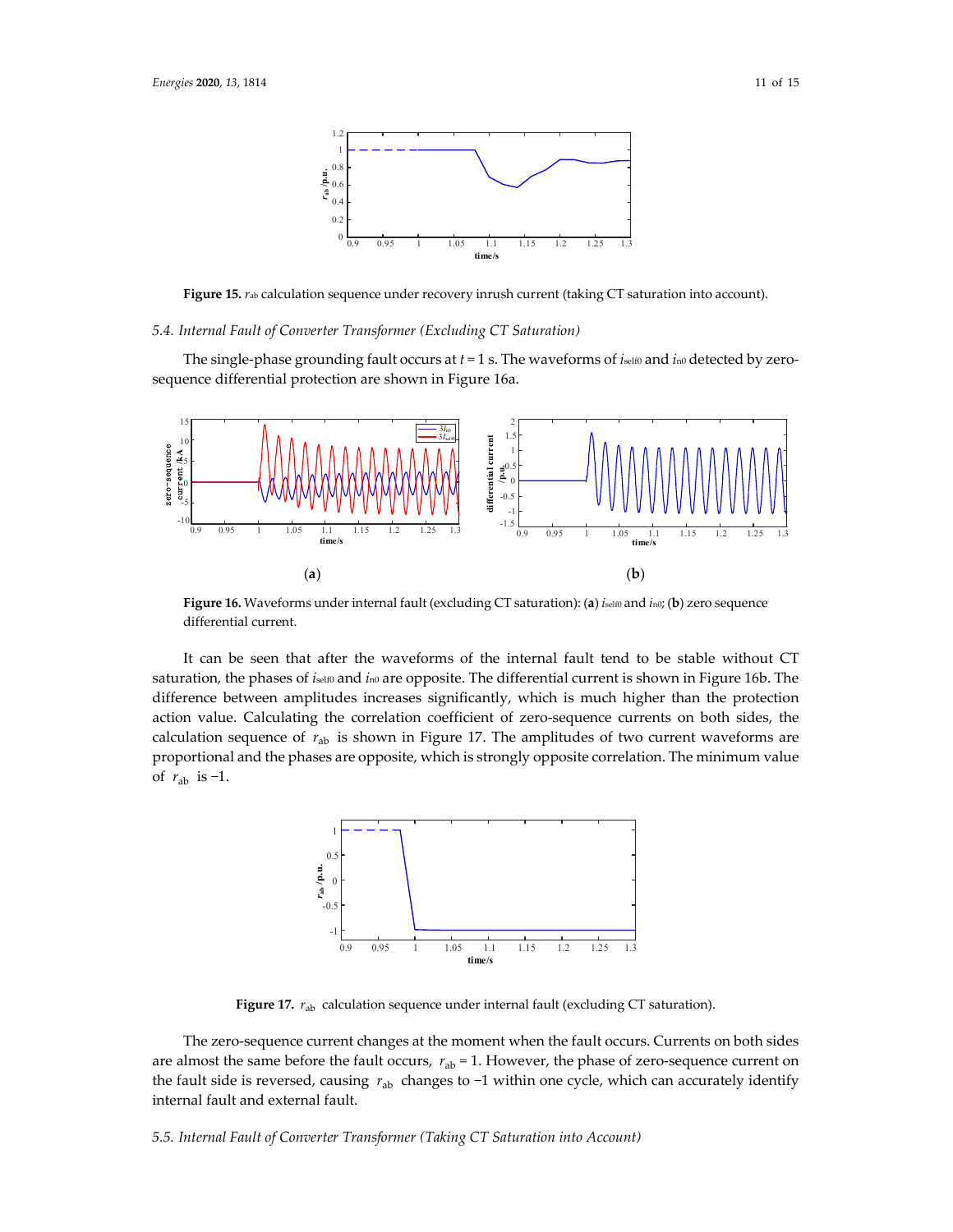The phase-A internal grounding fault occurs at  $t = 1$  s with CT saturation. The waveforms of  $i$ <sub>self0</sub> and *i*<sub>n0</sub> detected by zero-sequence differential current protection are shown in Figure 18a, and the waveform of differential current is shown in Figure 18b.



**Figure 18.** Waveforms under internal fault (taking CT saturation into account): (**a**) *i*self0 and *i*n0; (**b**) zero-sequence differential current.

It can be seen that when CT is already saturated, amplitude difference still increases apparently, to much higher than action value. Figure 19 shows the calculation sequence of *r*ab under internal fault with CT saturation. The amplitudes of two waveforms are proportional and the phases are opposite, *r*ab changes to −1 within one cycle after the fault occurs. The minimum value of *r*ab is −1, which can identify internal faults and external faults precisely.



Figure 19.  $r_{ab}$  calculation sequence under internal fault (taking CT saturation into account).

Table 2 shows the simulation results under different fault conditions, based on the analysis in sections 5.1 to 5.5, the correlation coefficient of recovery inrush current with CT saturation is the smallest, at exactly 0.57. Namely, the critical correlation coefficient  $r_{abd} = 0.57$ . Considering the practical engineering need and the inconsistency of CT transfer characteristics in each case, the critical correlation coefficient can be appropriately reduced to improve the reliability of the criterion, so that the operation threshold *R*set is set as 0.4. The identification criterion for zerosequence differential current protection based on waveform correlation analysis is expressed by Equation (12), where the variables have the same meanings as Equation (11).

$$
\begin{cases} I_{\rm op} > I_{\rm op,0} \\ r_{\rm ab} (i_{\rm self0}, i_{\rm no}) < r_{\rm ab. \, set} = 0.4' \end{cases}
$$
 (12)

Therefore, after the protection is started, if Equation (12) is satisfied, it will be judged as an internal fault. On the contrary, the fault is judged as an external fault and the protection is locked reliably. Verification results are presented in the fourth column of Table 2. The results show that present zero-sequence differential current protection has a certain risk of mis-operation, while the zero-sequence differential current protection strategy based on waveform correlation analysis proposed in this paper has a strong CT anti-saturation capability. It can also operate correctly when CT saturation is caused by recovery inrush current.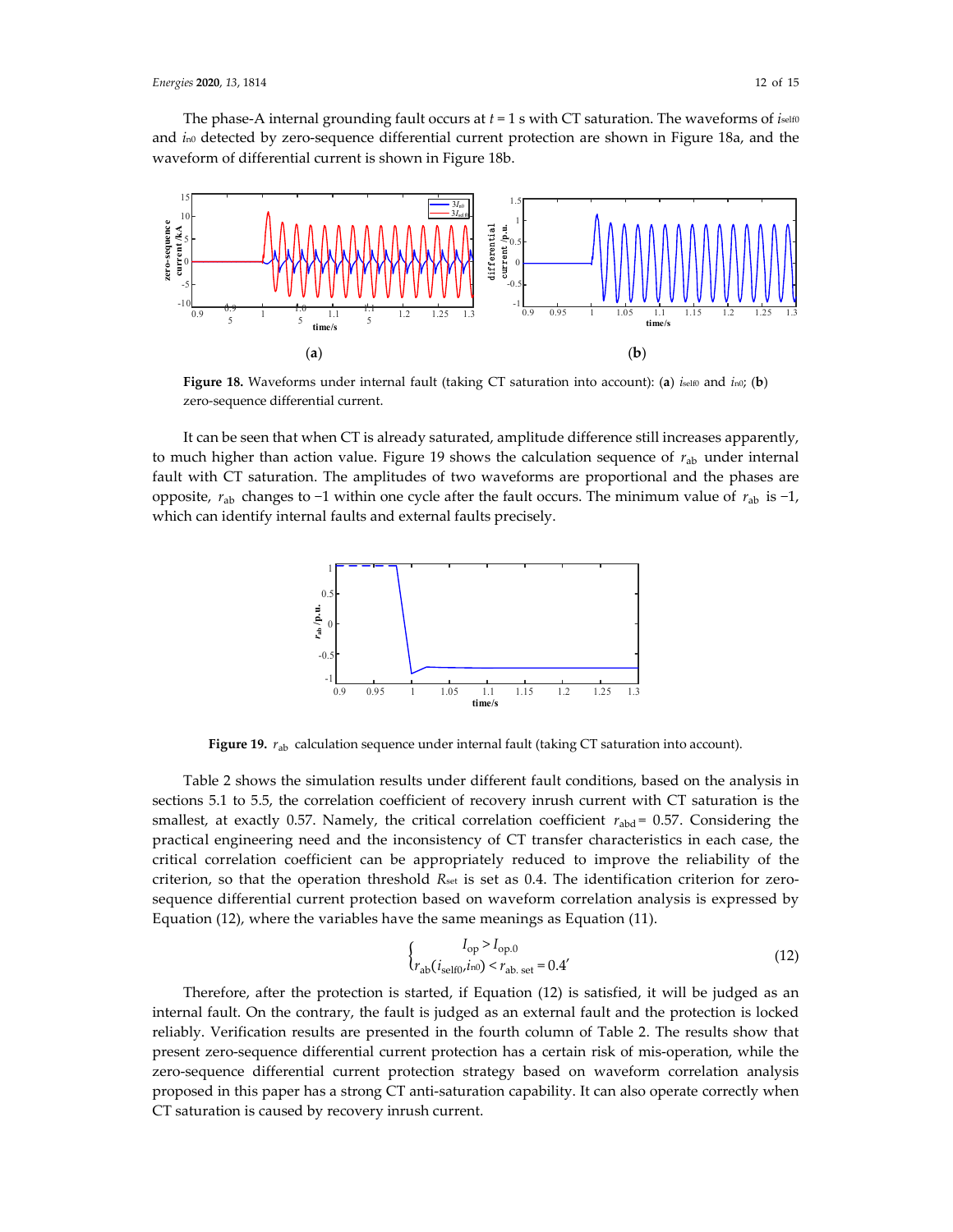|                   |                                                                                | <b>Traditional Zero-</b><br><b>Sequence Differential</b><br><b>Protection Criterion</b> |                            | New Criterion of<br>Zero-Sequence<br><b>Differential</b><br>Protection based on<br><b>Waveform Correlation</b> |                                   |
|-------------------|--------------------------------------------------------------------------------|-----------------------------------------------------------------------------------------|----------------------------|----------------------------------------------------------------------------------------------------------------|-----------------------------------|
|                   | <b>Fault Type</b>                                                              | Amplitude<br>of<br><b>Differential</b><br>Current<br>(p.u.)                             | Action<br><b>Situation</b> | Minimum<br>Value of<br>Correlation<br>Coefficient<br>$r_{ab,min}$ (p.u.)                                       | Action<br>Situatio<br>$\mathbf n$ |
| Internal<br>Fault | Metallic grounding<br>without CT saturation                                    | 1.6                                                                                     | V                          | $-1$                                                                                                           | $\sqrt{}$                         |
|                   | Grounding through a<br>$10\Omega$ transition resistor<br>without CT saturation | 1.1                                                                                     | V                          | $-1$                                                                                                           | V                                 |
|                   | Grounding through a<br>$100Ω$ transition resistor<br>without CT saturation     | 0.62                                                                                    | V                          | $-1$                                                                                                           | $\sqrt{}$                         |
|                   | Metallic grounding<br>with CT saturation                                       | 1.15                                                                                    | V                          | $-1$                                                                                                           | $\sqrt{}$                         |
| External<br>Fault | Metallic grounding<br>without CT saturation                                    | $\theta$                                                                                | ×                          | 1                                                                                                              | $\pmb{\times}$                    |
|                   | Metallic grounding<br>with CT saturation                                       | 0.49                                                                                    | *                          | 0.96                                                                                                           | ×                                 |
| Recover           | External fault removal<br>without CT saturation                                | $\overline{0}$                                                                          | $\times$                   | 0.99                                                                                                           | $\times$                          |

**Table 2.** Simulation verification results under different fault conditions.

Note: √represents protection action, ×represents protection does not action, \*represents the protection mis-operate.

with CT saturation  $0.51$  \*  $0.57$  \*

## **6. Conclusions**

y Inrush Current

External fault removal

Zero-sequence differential current protection is an important protection method for the converter transformer to deal with winding grounding faults, but present zero-sequence differential current protection has the risk of mis-operation in the case of recovery inrush current with CT saturation, when external fault persists and is removed. In this paper, by analyzing the amplitude and phase characteristics of zero-sequence currents on both sides of zero-sequence differential current protection, combined with correlation analysis that can magnify the difference between signals, the new criterion for zero-sequence differential current protection of the converter transformer based on correlation analysis is proposed. The simulation results are verified based on the HVDC transmission model. The results show that the traditional zero-sequence differential current protection may mis-operate under external fault persistence and removal accompanied by CT saturation. The proposed new criterion for zero-sequence differential current protection based on waveform correlation can be locked reliably. It can operate sensitively in all kinds of internal fault conditions. It has strong CT anti-saturation ability, as well as the reliable ability of identification even when external fault removal causes recovery inrush current with CT saturation.

**Author Contributions:** Conceptualization, T.Z. and X.Y.; Data curation, X.G.; Formal analysis, X.Y.; Methodology, X.G.; Project administration, T.Z.; Supervision, X.W.; Validation, X.W.; Writing—original draft,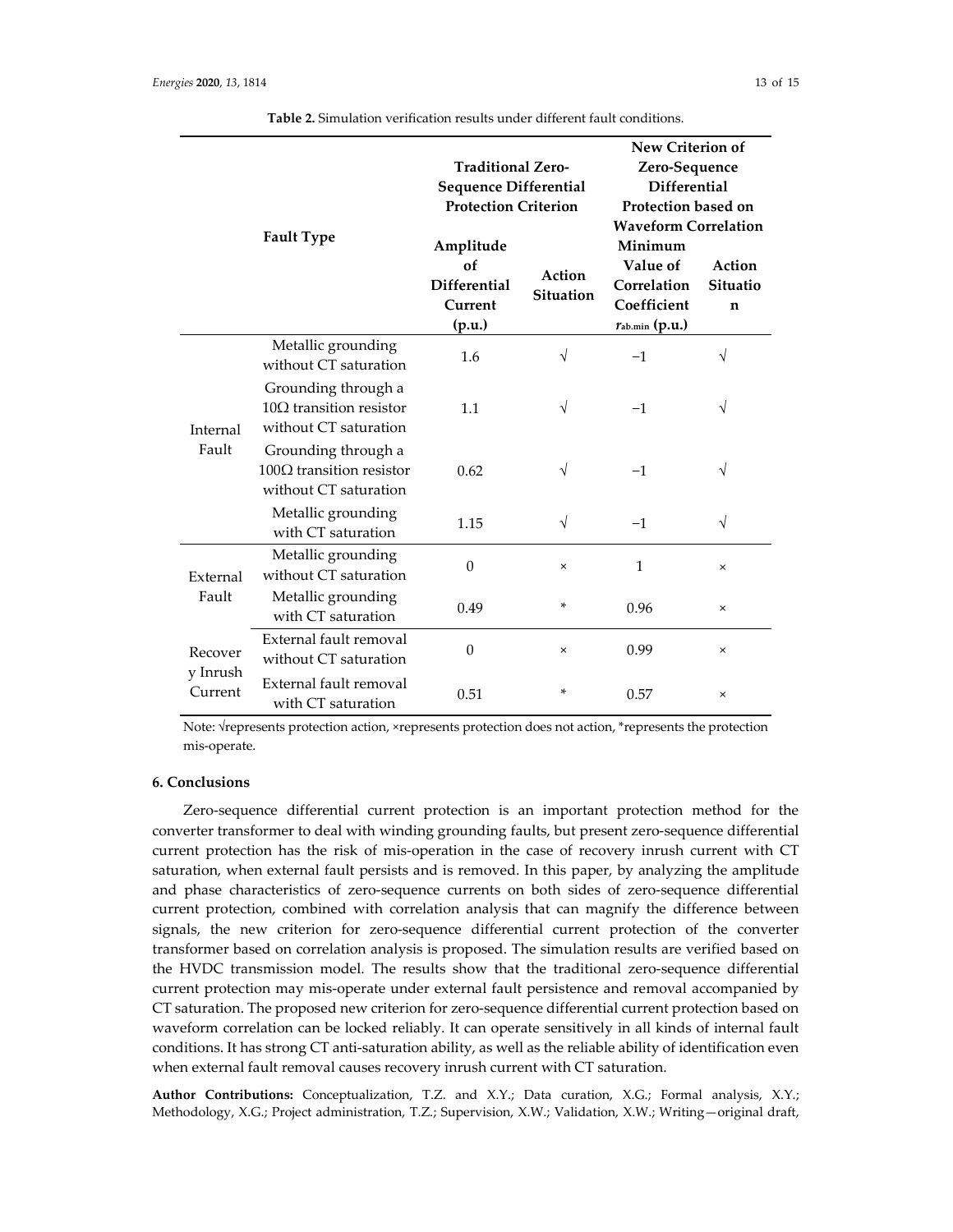T.Z. and X.Y.; Writing—review & editing, X.Y. and C.Z. All authors have read and agreed to the published version of the manuscript.

**Funding:** This research was funded by the Science and Technology Project of State Grid Corporation of China (Research on Multi-type Power Equipment Fault Identification and Protection Technology) (5100-201955017A-0-0-00).

**Conflicts of Interest:** The authors declare no conflict of interest.

## **References**

- 1. Wang, W. Necessity of zero-sequence differential protection for large-sized transformer. *Electr. Power Autom. Equip.* **2003**, *23*, 1–5.
- 2. Zhang, X.; Shan, Q.; Zhang, X. Several problems on zero-sequence differential protection for transformer. *Relay* **2005**, *33*, 13–17.
- 3. Zhu, S. Discussion on transformer zero-sequence current differential protection. *Electr. Power Autom. Equip.*  **2003**, *23*, 5–8.
- 4. Shi, H. Analysis of a 500 kV transformer zero-sequence differential protection mis-operation accident. In Proceedings of the 13th national symposium on protection and control, Nanjing, China, 1 December 2011; pp. 62–64.
- 5. Zhan, Q.; Wang, S.; Zhang, S. Analysis of a 500 kV transformer zero-sequence differential protection fault and its prevention. *Relay* **2007**, *35*, 71–73.
- 6. Shan, Y. Analysis of a 220 kV autotransformer zero-sequence differential protection fault and its prevention. In Proceedings of the 2011 Yunnan Electric Power Technology Forum, Yunnan, China, 15 November 2011.
- 7. Luo, Y.; Chen, Z. On the algorithm of resisting current of transformer's zero-sequence differential protection. *South. Power Syst. Technol.* **2011**, *5*, 77–80.
- 8. Wu, D.; Yin, X.; Zhang, Z.; Bao, K.P. Zero-sequence current automatic compensation of transformer differential protection based on negative-sequence current. *Electr. Power Autom. Equip.* **2007**, *27*, 28–31.
- 9. Ding, S.; Lin, X.; Zhang, Z. Mal-operation risk analysis and countermeasure on ze-ro-sequence differential protection of converter substation during existence of recovery inrush due to fault removal. *Proc. CSEE* **2017**, *33*, 13–17.
- 10. Lu, J. *Operation Performance Analyses and Novel Principles Studies on Differential-Type Protections of Power Transformer Under AC-DC Deeply Coupling Interactions*; Huazhong University of Science and Technology: Wuhan, China, 2016.
- 11. Zheng, T.; Wang, Z.; Wong, H.; Lin, X. *Key Technology and New Principle of Differential Protection for EHV / UHV Transformers.* Beijing Science Press: Beijing, China, 2017.
- 12. Lei, Y.; Duan, J.; Zhang, X.; Li, Y.G.; Zhang, Y.Y.; Zhang, W.C.; Jin, Z.T. Identification of current transformer J-A model parameters with large current dynamic simulation experiments. *Proc. CSEE* **2016**, *36*, 240–245.
- 13. Wong, H.; Liu, L.; Lin, X.; Jin, N.; Li, Z.; Huang, J. Mechanism and countermeasures of mal-operation of converter transformer zero-sequence overcurrent protection casused by inrush currents. *Autom. Electr. Power Syst.* **2019**, *43*, 171–182.
- 14. Li, X.; Luan, Q.; Wang, Y.; Tan, L.; Hao, H. Bus-bar protection scheme based on correlation of coefficients of sampled current values. *Autom. Electr. Power Syst.* **2014**, *38*, 107–111.
- 15. Chen, D.; Huang, J.; Zhang, L. Identification of transformer excitation inrush based on correlation analysis between two Fourier algorithms. *Electr. Power Autom. Equip.* **2010**, *30*, 71–74.
- 16. Zou, G.; Huang, Q.; Song, S.; Tong, B.; Gao, H. Novel transient-energy-based directional pilot protection method for HVDC line. *PCMP* **2017**, *2*, 15.
- 17. Zheng, T.; Guo, X.; Hu, X.; Yu, Y.; Zheng, X.; Wang, X. Mechanism of fault inrush current of inverter-side converter transformer and its influence on differential protection. *Electr. Power Autom. Equip.* **2019**, *39*, 39– 45.
- 18. Wu, Z.; Zeng, G.; Li, Y.; Wang, F.; Tu, Q.; Yang, Y.; Zhao, Q.; A novel criterion for fast protection of transformer based on Hausdorff distance and double threshold. *Power Syst. Prot. Control* **2019**, *47*, 128– 135.